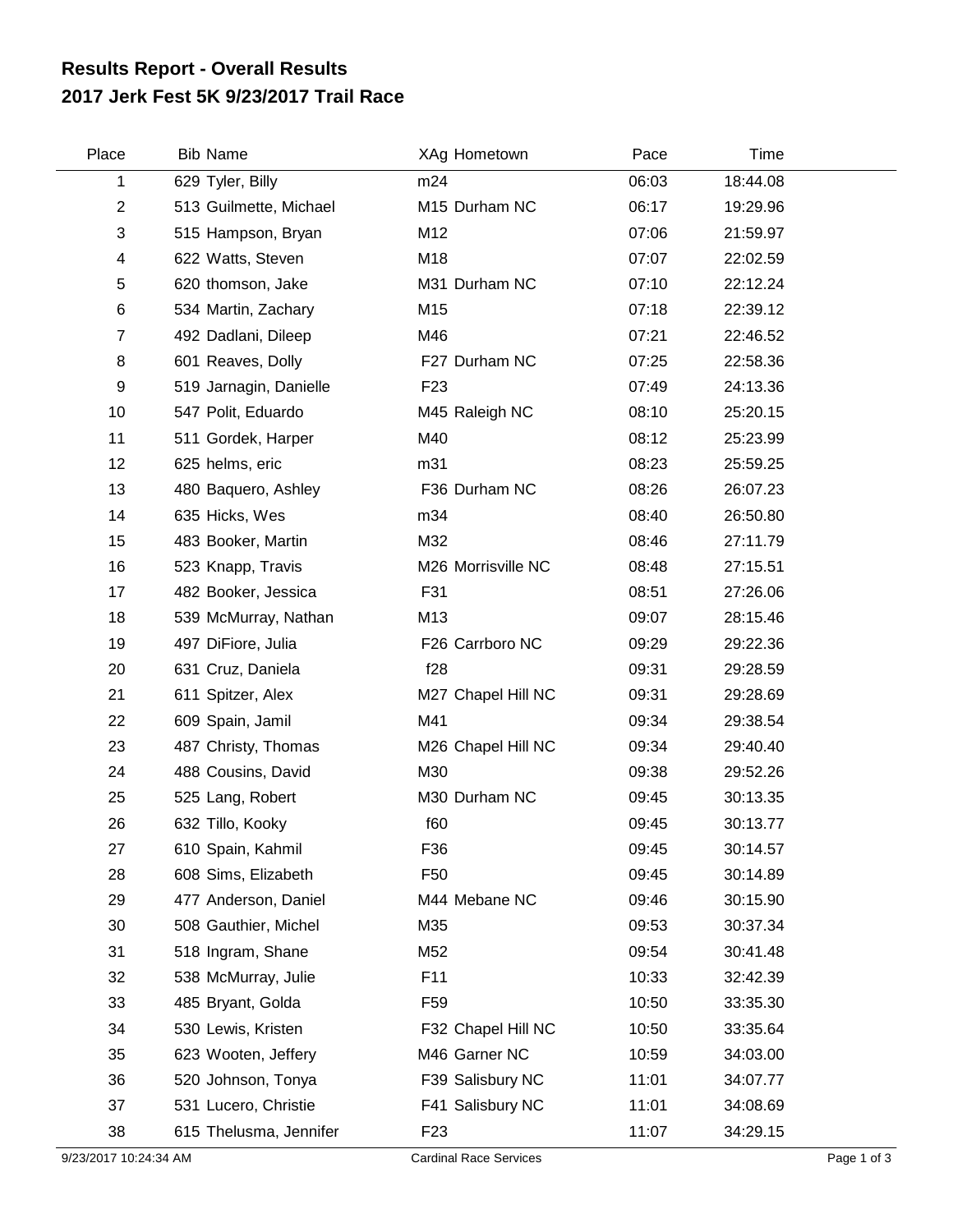| Place | <b>Bib Name</b>            | XAg Hometown       | Pace  | Time     |  |
|-------|----------------------------|--------------------|-------|----------|--|
| 39    | 604 Sali, Anthony          | M30 Durham NC      | 11:17 | 34:59.96 |  |
| 40    | 612 Strahley, Ashley       | F31 Durham NC      | 11:18 | 35:00.46 |  |
| 41    | 529 Lewis, Femi            | M39                | 11:21 | 35:10.88 |  |
| 42    | 521 Jones, Keinya          | F42 Durham NC      | 11:25 | 35:23.77 |  |
| 43    | 624 Ziller, Therece        | F48 RALEIGH NC     | 11:33 | 35:47.91 |  |
| 44    | 514 Guilmette, Olivia      | F12 Durham NC      | 11:38 | 36:04.36 |  |
| 45    | 537 Mckelvey, Ben          | M35                | 12:18 | 38:08.32 |  |
| 46    | 633 Rampersad, Gavin       | m12                | 12:19 | 38:09.39 |  |
| 47    | 630 Holmes, Jasmine        | f25                | 12:45 | 39:30.55 |  |
| 48    | 498 Dunn, Steven           | M34                | 12:46 | 39:33.52 |  |
| 49    | 634 Hicks, Esther          | f50                | 12:50 | 39:46.01 |  |
| 50    | 542 Navarra, Nancy         | F61                | 12:58 | 40:10.71 |  |
| 51    | 546 Nechvatal, Joanna      | F41                | 13:03 | 40:26.97 |  |
| 52    | 545 Nayo, Tessa            | F7 Durham NC       | 13:04 | 40:29.20 |  |
| 53    | 526 Leggett, Jacquelle     | M39                | 13:06 | 40:37.11 |  |
| 54    | 527 Leggett, Zakiya        | F39                | 13:06 | 40:37.68 |  |
| 55    | 621 Van Sickle, Allison    | F <sub>16</sub>    | 13:25 | 41:35.32 |  |
| 56    | 504 Fleming, Jonathan      | M13                | 13:25 | 41:36.23 |  |
| 57    | 628 Bailey, Anita          | f41                | 13:28 | 41:43.88 |  |
| 58    | 505 Garrett, Mary          | F38 Durham NC      | 13:28 | 41:44.16 |  |
| 59    | 493 Davis, Ewana           | F54                | 13:30 | 41:51.31 |  |
| 60    | 500 Eisenson, Susan        | F59 Durham NC      | 13:32 | 41:56.97 |  |
| 61    | 536 McFerren, Kelly        | F46 Raleigh NC     | 13:32 | 41:58.17 |  |
| 62    | 524 Korey, Mark            | M50 RALEIGH NC     | 13:58 | 43:17.07 |  |
| 63    | 543 Nayo, Amy Jane         | F34 Durham NC      | 14:16 | 44:15.15 |  |
| 64    | 501 Ettson, Shauna         | F39                | 14:18 | 44:18.81 |  |
| 65    | 512 Gross, Shawnette       | F41 Raleigh NC     | 14:30 | 44:58.32 |  |
| 66    | 535 McConnell, Sakhet      | F55 Greensboro NC  | 14:33 | 45:05.91 |  |
| 67    | 619 Thompson, Wesley       | M29                | 14:33 | 45:06.92 |  |
| 68    | 618 Thompson, Ally         | F29 Durham NC      | 14:34 | 45:08.44 |  |
| 69    | 602 Redmond Turner, Brenda | F57                | 14:39 | 45:24.55 |  |
| 70    | 503 Farley, Wade           | M12 Chapel Hill NC | 14:59 | 46:26.92 |  |
| 71    | 502 Farley, Jennifer       | F42 Chapel Hill NC | 14:59 | 46:27.03 |  |
| 72    | 510 Glenn, Heather         | F <sub>25</sub>    | 15:01 | 46:33.46 |  |
| 73    | 540 morrison, janet        | F50                | 15:01 | 46:34.10 |  |
| 74    | 506 Garrison, Kadean       | F32 Pineville NC   | 15:19 | 47:29.92 |  |
| 75    | 626 Malloy, Nalani         | f8                 | 15:20 | 47:31.31 |  |
| 76    | 478 Anderson, Elisabeth    | F13 Mebane NC      | 15:37 | 48:25.09 |  |
| 77    | 627 wyatt, hannah          | f11                | 15:39 | 48:29.64 |  |
| 78    | 549 Ramkissoon, Robin      | M47 Garner NC      | 15:39 | 48:30.45 |  |
| 79    | 614 Tefft, Karen           | F42 Garner NC      | 15:39 | 48:31.12 |  |